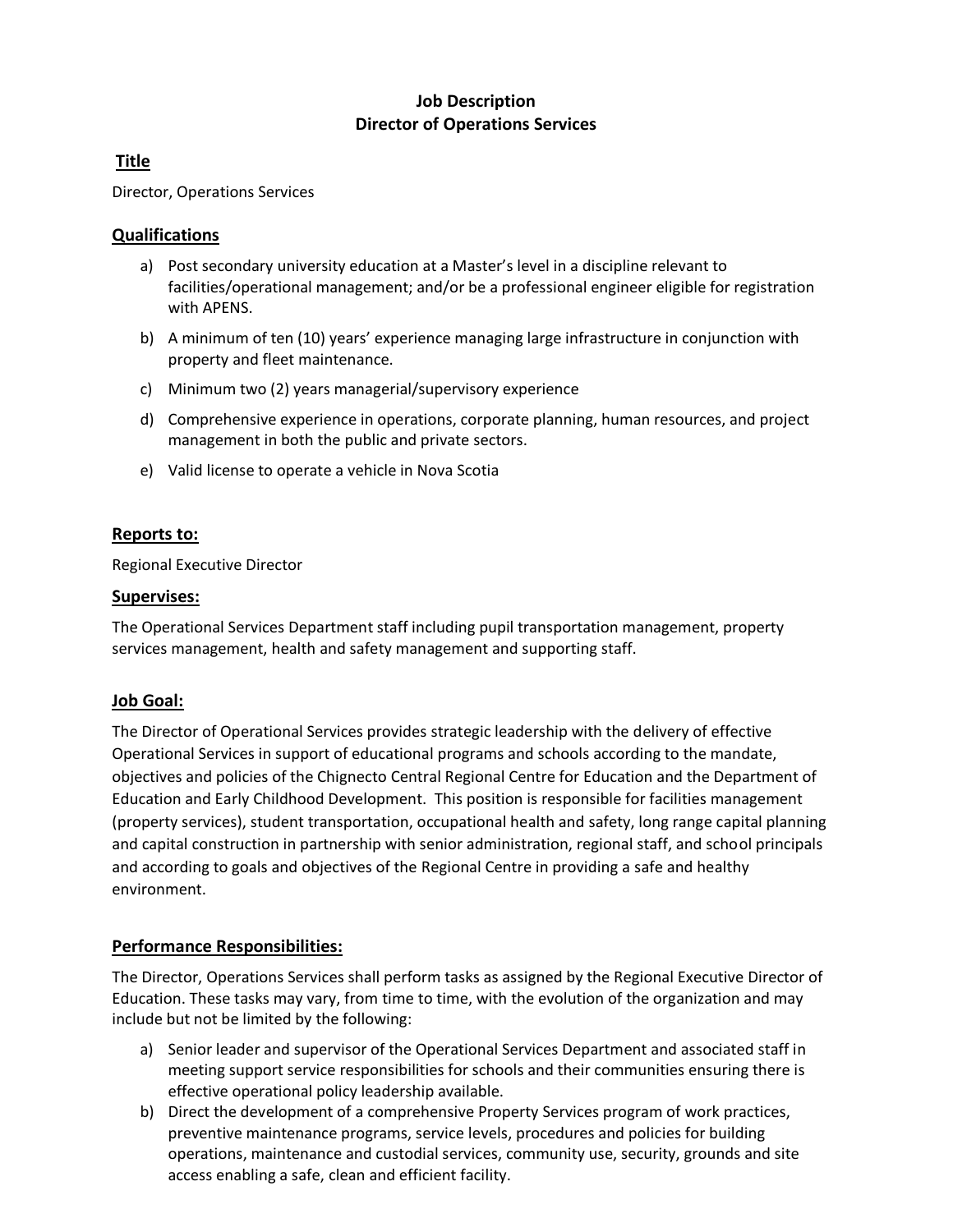- c) Oversee the efficient management of the CCRCE Student Transportation services ensuring occupant safety and including applicable sections of the Motor Carrier Act, National Transportation Code, and the provincial Education Act.
- d) Lead the Operational Services team in the development of goals and objectives as part of the business planning process.
- e) Support principals in their focus as instructional leaders by providing effective supports in the areas of facility management, transportation services, health and safety and emergency managements.
- f) Prepare and efficiently manage the department budget within Operational Services according to the resources approved by the region and through provincial operating grants.
- g) Lead in the development of a comprehensive Occupational Health and Safety program for CCRCE schools and offices following applicable regulations and guidelines to assist in maintaining healthy and safe facilities.
- h) Develop and prioritize long range capital plans, transportation requirements, capital construction priorities and equipment lists for the department and Board.
- i) Lead all major capital repair and renovation projects including project definition, committee participation, request for proposal preparation, service selection and construction management.
- j) Develop and maintain information systems which assist in determining service standards, performance assessment and department planning, utilizing the work request and SAP systems.
- k) Ensure all purchasing practices, service provider selection, consultant's selection, tenders and requests for proposals are issued which meet all provincial procurement guidelines, regulations and insurance requirements.
- l) Lead school and boundary review processes and any subsequent building disposition according to the Education Act and associated policies.
- m) Effectively work with third party services providers, consultants, contractors, municipalities and various agencies in matters that affect the operations within the regional centre.
- n) Prepare reports for the Centre, NSEECD, government agencies, and the public as required.
- o) Manage partnerships, facility rentals, lease agreements and legal contracts and related to the use of facilities and transportation services.
- p) Participation as a member of CCRCE Executive Leadership Team, Senior Management Team, NS Directors of Operational Services Committee, School Insurance Program Board, CUPE negotiating team and any other ad-hoc committees as required and when needed.
- q) Represent the CCRSE on community, regional, and provincial committees.
- r) Ensure effective determination and communication processes for school closures and transportation service interruptions as per regional and/or provincial policy.
	- s) Lead the administration of regulatory programs including, but not limited to, bus driver licensing, fire safety, bus maintenance, water testing, radon testing, asbestos management, playground inspections, sprinkler systems,
	- t) Develop job analyses, position descriptions, training and professional development programs, performance evaluations, and collective agreement application according to the CCRCE human resource policies.

## **Job Competencies**

The Director, Operations Services shall have the following competencies:

- a) High level of motivation to be able to clearly lead and articulate a long term vision for Operational Services in a collaborative framework with the provision of education services
- b) Effective written and verbal communication skills to consult and work collaboratively with staffs, principals, students and schools' communities.
- c) Ability to anticipate and plan effective initiatives appropriate to the Centre according to the Operational Services responsibilities.
- d) Strong leadership skills including those of mentoring, motivating, coaching, team building, change management, professional development and with quality improvements.